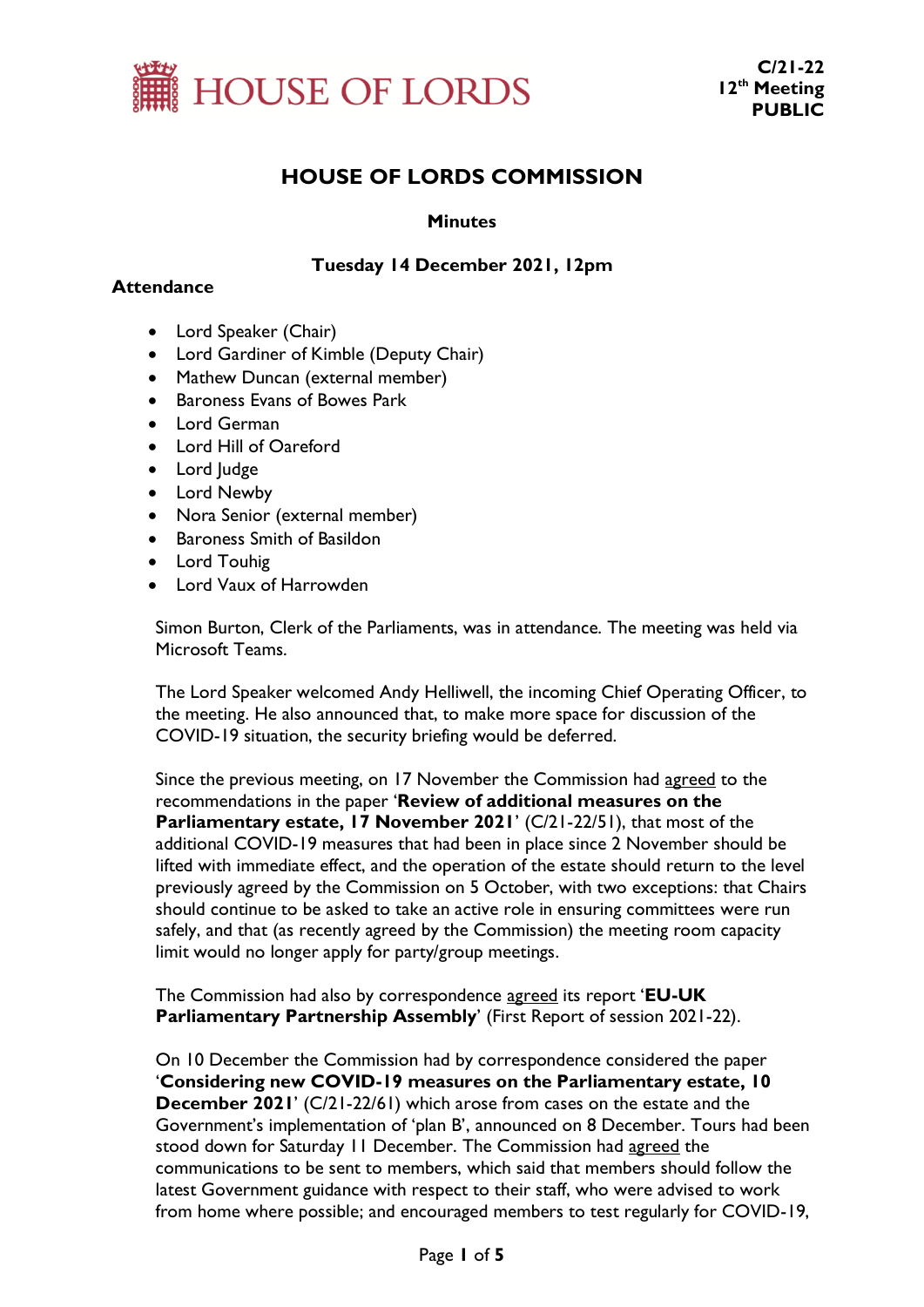to keep a safe distance from others wherever possible on the estate, to wear face coverings on the estate in line with government guidance, and to hold meetings virtually unless there was a clear business need to meet in person. The Commission had also discussed whether the Woolsack Bar and River Restaurant Bar should be closed on the sitting days in the week beginning 13 December (see item 6 below).

# **1. Minutes of Previous Meetings**

The Commission agreed the records of discussion of the meetings on 10 November and 16 November.

#### **2. Medium Term Financial Plan**

Fehintola Akinlose (Finance Director) and Claire Arlington (Head of Finance Business Partnering) C/21-22/52 with five Annexes; HIGHLY RESTRICTED

#### **2020-21 Forecast Outturn and Supplementary Estimate**

Fehintola Akinlose (Finance Director), Jonathan Smith (Head of Finance) and Claire Arlington (Head of Finance Business Partnering) C/21-22/53 with three Annexes; HIGHLY RESTRICTED

#### **Update on the work of the Finance Committee**

Lord Vaux of Harrowden (Chair of the Finance Committee) C/21-22/54; HIGHLY RESTRICTED

Claire Arlington (Head of Finance Business Partnering) introduced the paper on the Medium Term Financial Plan (MTFP), including the Medium Term Investment Plan (MTIP).

Ms Arlington and Fehintola Akinlose (Finance Director) updated the Commission on discussions in the House of Commons governance structure on the MTFP and funding for the Parliament Square Streetscape Project, and on the pay reserve.

*[Restricted Access – More Information].* 

Lord Vaux noted that the Committee considered that accuracy in forecasting costs in In-House Services and Estates was improving. In the next year the Committee would work with the Finance team to target some Lords areas for zero-based reviews.

The Commission was told that the Commons Commission had approved the  $£3m$ funding for the Parliament Square Streetscape Project for 2022-23 and had requested that the Project Team provide that Commission with a breakdown of what the money would be spent on. This meant Parliament would be the sole funders of the Project in 2022-23.

After discussion regarding the pay reserve, the Commission approved the MTPF for 2022-23 to 2024-25, as recommended by the Finance Committee, including the adjustment to the pay reserve if confirmed by the House of Commons Commission. The Commission also noted the forecast outturn and approved the Supplementary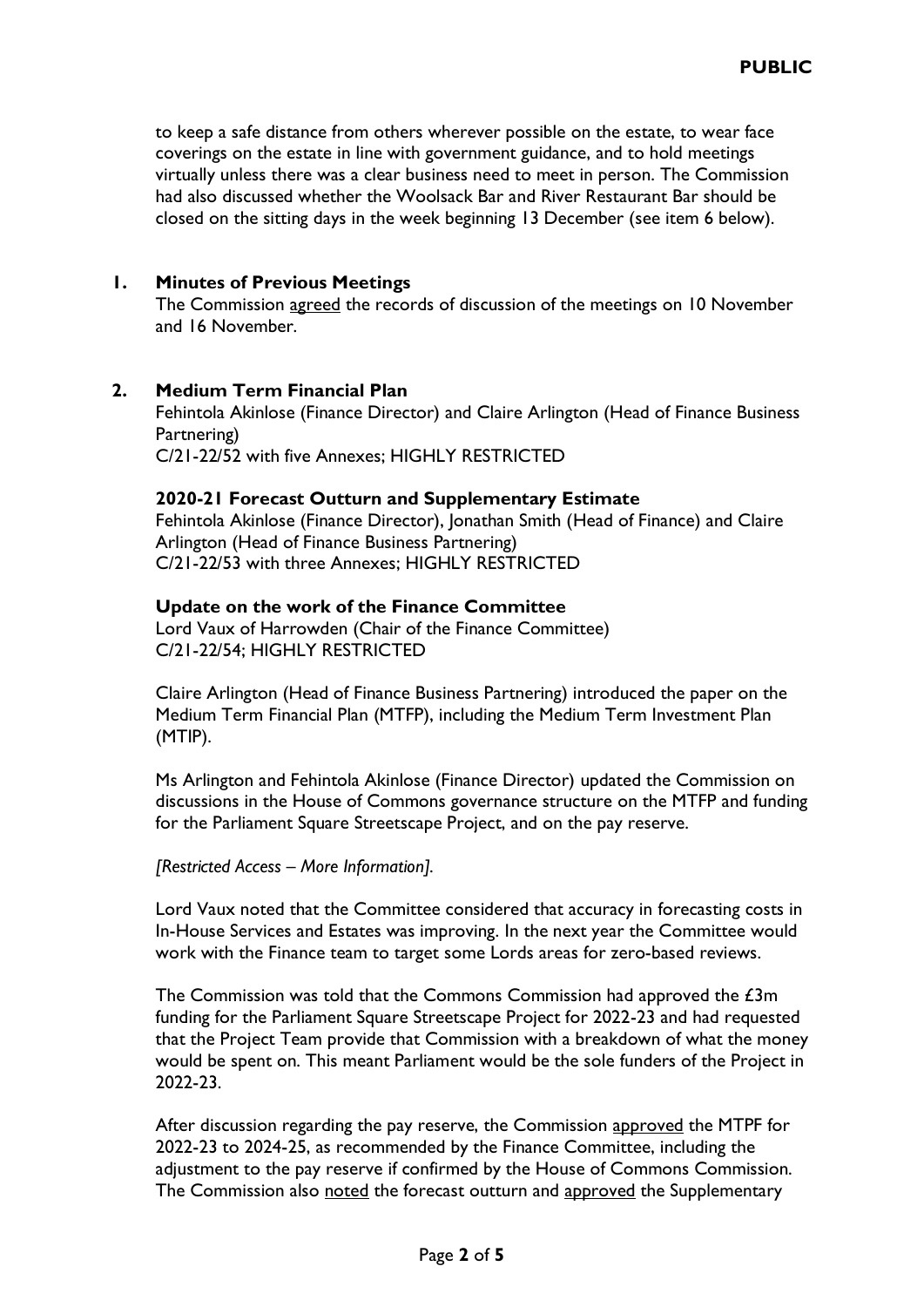Estimate, as recommended by the Finance Committee, and noted the update on the work of the Finance Committee.

#### **3. Security briefing**  Alison Giles (Director of Security for Parliament) C/21-22/55; HIGHLY RESTRICTED

Consideration of this item was deferred.

# **4. Restoration and Renewal: Update on the House of Lords Decant Project** Sarah Johnson (Chief Executive Officer, R&R Sponsor Body) and Amanda Colledge (Business Case Director, R&R Sponsor Body) C/21-22/56 with two Annexes; HIGHLY RESTRICTED

Sarah Johnson (Chief Executive Officer of the R&R Sponsor Body) presented the paper updating the Commission on the progress of plans to refurbish the QEII Conference Centre for the purposes of the House of Lords decant, and setting out the process undertaken to identify a short-list of options which were being considered as part of the project Business Case. The Sponsor Board was expected to take an inprinciple decision on the preferred option in February, and engagement would follow in the spring with Lords members and staff and the Lords governance structure.

The Commission discussed the update, noting that the costs provided were construction costs and did not include acquisition costs (the Administration was handling that aspect of the project). Commission members expressed a desire for some medical support facilities to be accommodated in the building, and for the information in the spring to include data about the cost of furnishing the building.

The Commission noted the update, including the short-list of four options determined as operationally viable by the Lords Administration and the initial construction cost estimates; the requirements and steers previously given to the R&R Programme for the decant project; the member-facing services and facilities that were not currently proposed for inclusion within the QEII; and the areas requiring further development and consultation. Members were encouraged to request further briefings from the Sponsor Body.

# **5. Report from the Additional Support Group**

Lord Gardiner of Kimble (Senior Deputy Speaker) C/21-22/57 with two Annexes; HIGHLY RESTRICTED

**Arrangements for virtual participation by disabled members: allowances** Simon Burton (Clerk of the Parliaments) C/21-22/58; HIGHLY RESTRICTED

## **Also relevant:**

Letter from Lord Shinkwin to the Lord Speaker, 15 November 2021 Letter from the Lord Speaker to Lord Shinkwin, 26 November 2021 Letter from Lord Shinkwin to the Lord Speaker, 6 December 2021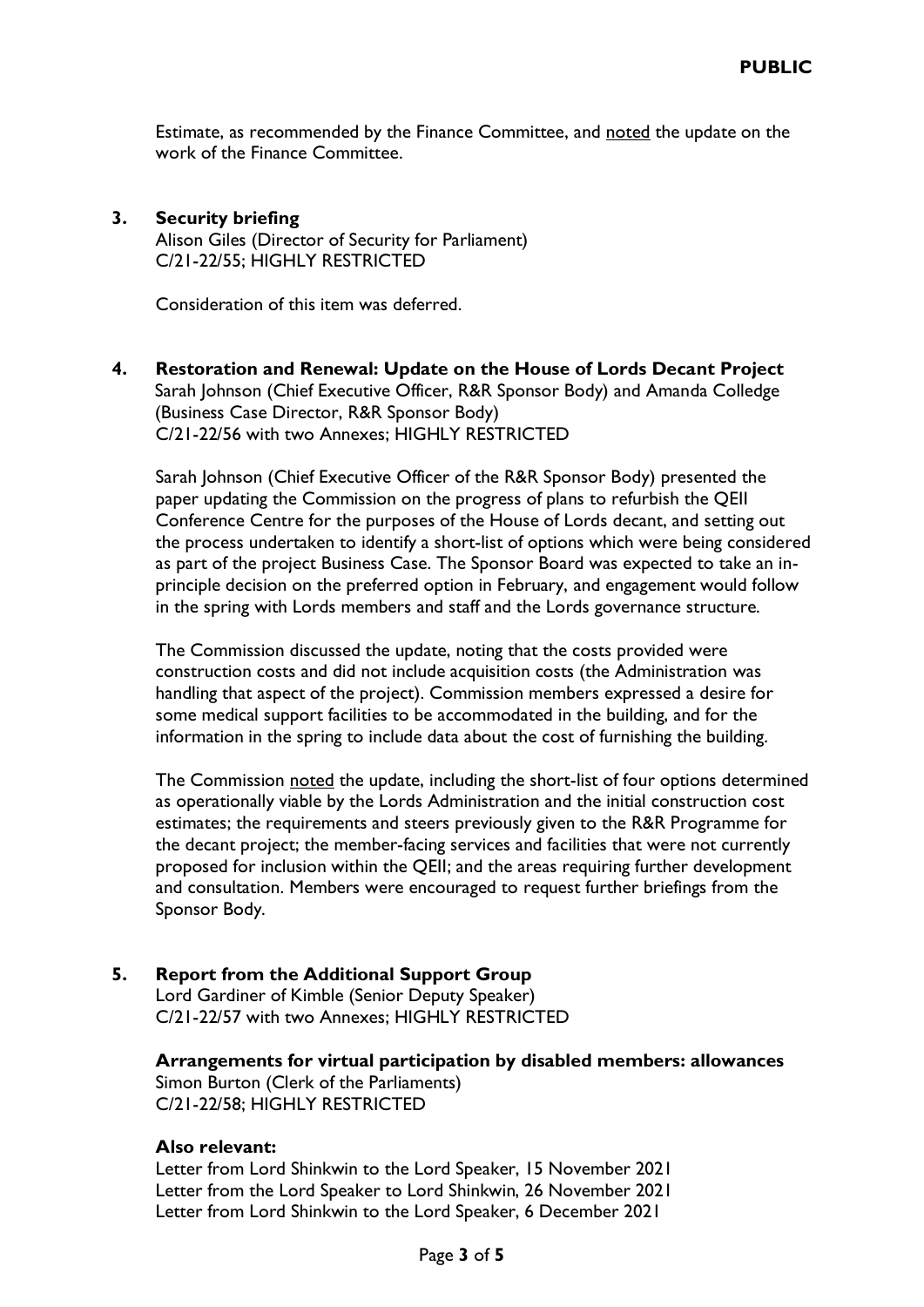The Senior Deputy Speaker presented the report from the Additional Support Group; when the role of the Group had been changed in July the Group had been invited to report back to the Commission before the end of the year on the operation of the remote participation scheme.

The Commission noted the work of the Additional Support Group to date; confirmed that the system of virtual participation should be retained only for members who may be physically unable to attend the House on grounds of long-term disability; agreed to issue further communications about wider accessibility issues within the House; and agreed to amend the Group's Terms of Reference to replace paragraph 8 with the following text: "The Clerk of the Parliaments shall attend meetings of the Group. The Finance Director or Head of Finance shall attend meetings when financial requests are being considered."

Commission members discussed virtual participation and allowances. Issues had been raised regarding the allowances claimable by members who were eligible to participate virtually in the Chamber and Grand Committee on grounds of long-term disability; such members who acted as whips remotely; and such members who gave notice that they wished to ask a supplementary oral question but were not called.

The Commission commissioned further work to fully explore these issues, which were complex. Further detailed information was requested on the history and original purpose of the attendance allowance, and the legal and tax aspects of the system. This work would encompass remote participation, remote whipping, and remote members who gave notice of wishing to ask a question but were not called.

*[Restricted Access – More Information].* 

# **6. Update on COVID-19**

Simon Burton (Clerk of the Parliaments) C/21-22/59 with Annex; HIGHLY RESTRICTED

Professor John Simpson and Dr Mark Salter of UKHSA updated the Commission on the COVID-19 outbreak on the estate, and the national situation regarding the new omicron variant.

Simon Burton (Clerk of the Parliaments) presented the paper. An upsurge of cases connected to the estate had been recorded on 13 December: education events had been stood down, and Mr Burton had decided to cancel banqueting with immediate effect for the rest of the week; the Clerks of both Houses had also decided to cancel all tours with immediate effect. The River Restaurant Bar had been closed with immediate effect; controls were in place to manage custom in the Woolsack Bar. The Commission noted the actions taken by the Clerk of the Parliaments in response to the current high case numbers.

The Commission agreed that members bringing non-passholders onto the estate should ask them to take a lateral flow test and receive a negative result before entering. It decided that all other non-passholder access which was not for essential Parliamentary business – such as for Chapel services and ceremonies – should be